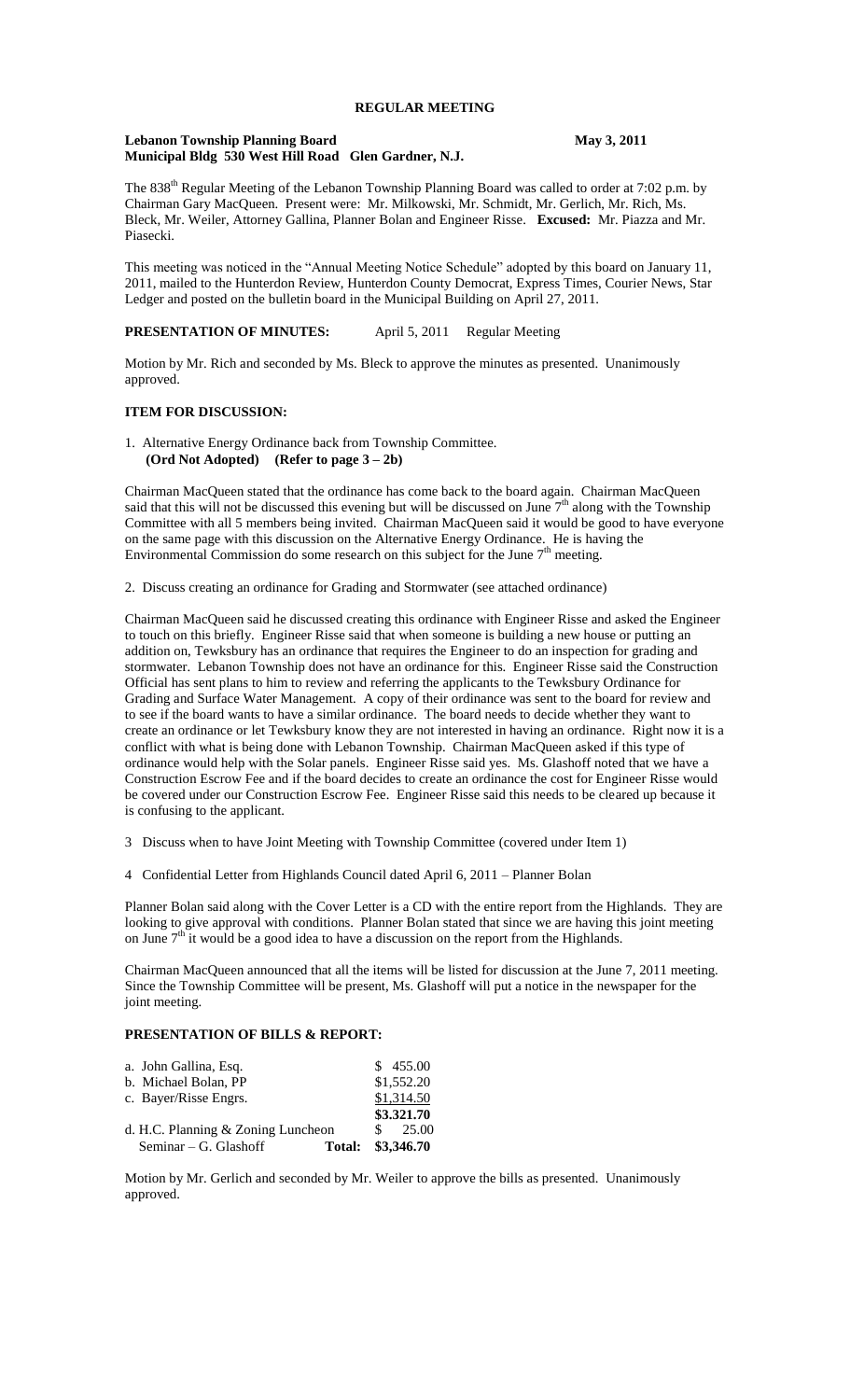#### **Lebanon Township Planning Board May 3, 2011 Page 2**

## **CORRESPONDENCE:**

a. Law of the Land - 3 Articles (Hand out at Meeting)

b. Star Ledger Article on Cell Cubes (""")

- c. Letter/Release re: Doug Stryker (enclosed)
- d. Letter to Township Attorney re: Doug Stryker (enclosed)

Chairman MacQueen asked if there was anything needed regarding the letters on the Doug Stryker matter. Attorney Gallina said no. Attorney Gallina said Mr. Stryker is looking to get permits to commence work before getting approval from the DEP. A letter releasing the Township, the Zoning Officer, Construction Official the Flood Plain Manager from any work stop order from the DEP. Attorney Gallina said he did not feel this was appropriate and sent a letter to the Township Attorney Dick Cushing for his opinion. Attorney Cushing sent a letter to Attorney Orr stating that he doesn't have the authority to grant a release and stated he has to get the approvals from the outside agencies having jurisdiction before any permits are issued and work is commenced

## **NEW BUSINESS:**

| Jeffrey Garguilo            | Block #59<br>Lot #24                   |  |
|-----------------------------|----------------------------------------|--|
| 262 Musconetcong River Road | Musconetcong River Road RC             |  |
| Washington, N.J. 07882      |                                        |  |
| <b>PUBLIC HEARING</b>       | 1 Lot Minor Subdivision with Variances |  |

Attorney Gallina said he received a call from Mr. Garguilo stating he wants to amend the application and submit new plans and will re-notice for another meeting date. Attorney Gallina said the application will be carried to June  $7<sup>th</sup>$  with the applicant re-noticing with the amended plan.

| New Cingular Wireless  | $Block$ #12 | Lot $\#45.05$ |
|------------------------|-------------|---------------|
| 340 Mt. Kemble Ave     | Route 513   | <b>B</b> 1    |
| Morristown, N.J. 07962 |             |               |

**PUBLIC HEARING** Conditional Use/Site Plan/Variances

Chairman MacQueen asked everyone to take a seat. There is a limit in the meeting room of 75 people and 5 out in the hall and we don't want to have a problem.

Attorney Judy Fairweather from Day/Pitney was present to represent the applicant New Cingular Wireless. Attorney Gallina announced that all the notices are in order and the board can proceed with the hearing. The following was marked into evidence: **A1-**Affadavit of Proof of Service, **A2**-Notice to Property Owners, **A3**-Certified List of Property Owners, **A4**-POD Slips, **A5**-Notice in Newspaper, **A6**-Taxes Paid.

Chairman MacQueen announced that the board adjourns at 10:00 p.m. Chairman MacQueen explained to the public the procedure that is followed for a Public Hearing. Attorney Gallina said he had spoke to the objectors Attorney Rob Simon and asked if anyone was present this evening from his office. Attorney Furris said she will be representing the objectors. At this time, Attorney Fairweather had the RF Engineer Yvan Joseph sworn in to give testimony. Engineer Joseph referred to the Propagation Map which is a radio frequency exhibit consisting of several layers. The map was marked into evidence as **A7**-Propagation Map consisting of several overlays. The base layer shows roads, waterways, landmasses, terrain and topography in the township. Engineer Joseph identified current locations of existing facilities of At&T in the township. The main objective is to cover Route 513 and Route 628. The next overlay represents the new coverage that will be gained by placing the facility in the location that is being proposed. This will achieve at least 2 miles of service along Route 513. Engineer Joseph stated the Verizon Tower that was approved by the Township Planning Board here at the Municipal Building would not benefit the applicant as a co-locator because of the terrain and elevations. At the conclusion of Engineer Joseph's testimony, Chairman MacQueen asked if the board had questions of the witness. Mr. Schmidt asked if Verizon and AT&T use different bandwidths and different technologies. Engineer Joseph said they both use different technologies and operate on various different frequencies. Engineer Joseph stated that each carrier chooses which technology they want to use. The FCC assigns different frequencies to different technologies. Mr. Weiler asked if there were any other alternative technology other than a tower. Engineer Joseph said not at this time.

Chairman MacQueen asked Engineer Joseph to explain the technology of a cell phone and how they work. Engineer Joseph explained the process to the board. Mr. Schmidt asked if they could get all the coverage they need if they located at Voorhees High School. Engineer Joseph said it would only cover 1 mile on Route 513 instead of the 2 miles from the Donald Wright location. Mr. Schmidt asked if you could locate further north on Route 513 would that work better. Engineer Joseph said yes. Mr. Schmidt said for the record, the first overlay in green shows existing coverage and the second overlay in blue shows the proposed coverage. Engineer Joseph said yes.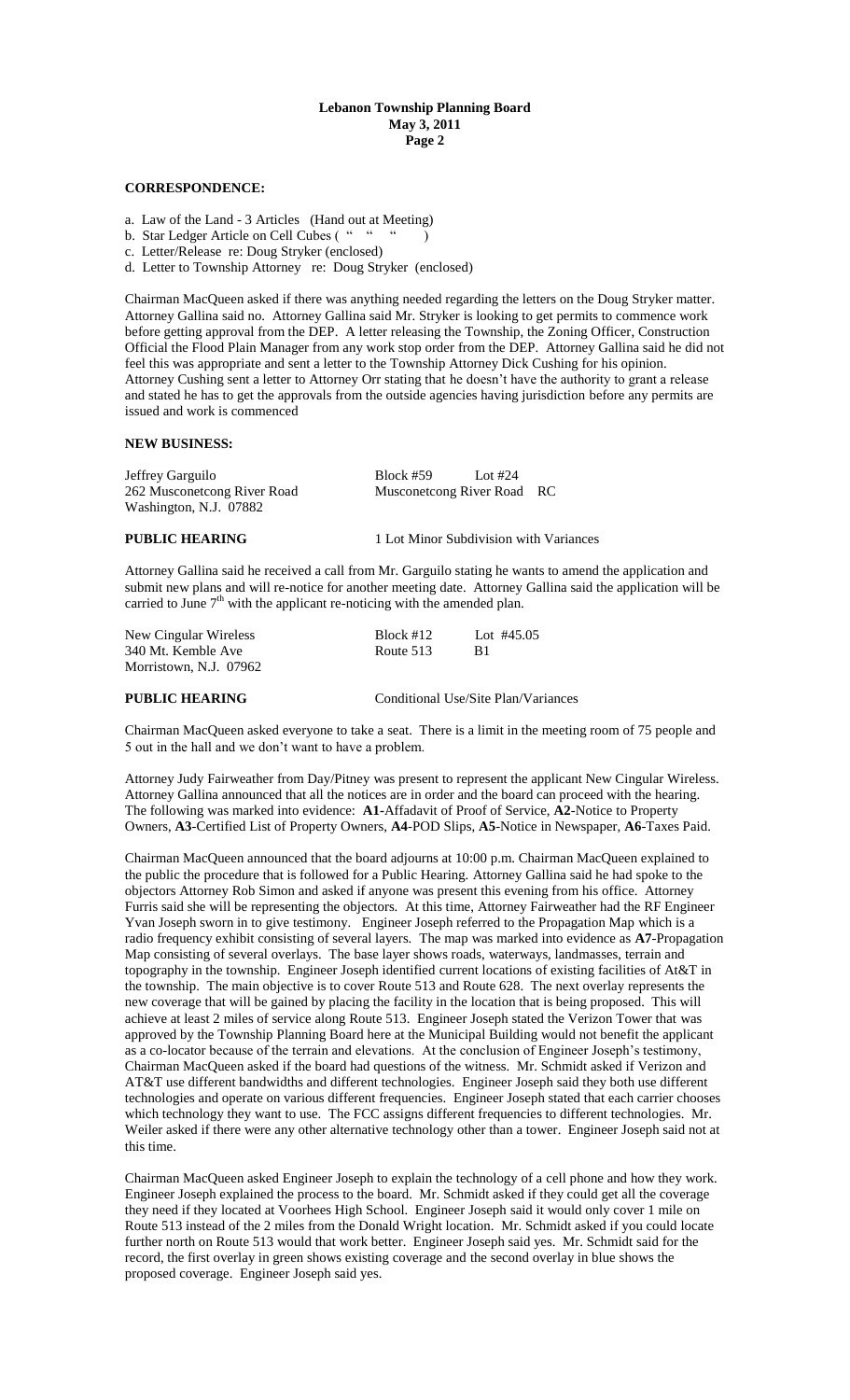#### **Lebanon Township Planning Board May 3, 2011 Page 3**

Planner Bolan asked if there were any existing structures, towers etc that they could use. Engineer Joseph said no, none that can accommodate their antennas. Planner Bolan asked if they work with a real estate person. Engineer Joseph said they have a real estate department that can identify properties that are suitable. They try to find properties with existing buildings and/or towers. Mr. Schmidt asked about the possibility of putting a smaller type booster on top of a utility pole to cover these gaps. Engineer Joseph said that technology doesn't exist.

Being no further questions, Chairman MacQueen opened the hearing to the public for questions of the witness. Attorney Sophia Furris who represents 2 of the residents of Country Woods Drive said she would like to reserve their rights to present their own witnesses based on what is presented by the applicant's witness. Also, Attorney Furris asked if the board was going have their own independent RF Consultant. Attorney Gallina said not usually. At this time, Attorney Furris asked several questions of the witness. Attorney Furris referred to a report prepared by Engineer Kreisberg who at the time worked for AT&T. Attorney Gallina stated that since this report is part of the application it needs to be marked. The following was marked into evidence: **A8**-Comprehensive Radio Frequency Report prepared by Engineer Glen Kreisberg on October 18, 2010. Attorney Furris asked many questions regarding the Report. At the conclusion of Attorney Furris questions of the witness, Chairman MacQueen asked if anyone else from the public had questions. The following people within the 200' of the applicant's property had questions of Engineer Joseph: Mr. David Tullo and Mr. David Klausman. Chairman MacQueen announced that the board will take a 10 minute recess at 8:25 p.m. When the board reconvened at 8:36 p.m. the following people within the 200' asked questions of Engineer Joseph: Mr. Steve Lenzinger, Mr. Alex Kierez, Ms. Jessica Avallone and Dr. Nicholas Avallone. Chairman MacQueen asked if anyone else had questions. Mr. Bill Hausler of West Orchard St and Ms. Kathy Hillmann of Buffalo Hollow Road, Ms. Debbie Goodsite of Route 513 also had questions of the RF Engineer.

At the conclusion of the public questions, Chairman MacQueen asked if the board had any additional questions. Mr. Schmidt asked if the applicant had approached Voorhees High School. Attorney Fairweather said it wasn't a question for Engineer Joseph. Mr. Schmidt asked if there were going to have someone testify that could answer the question. Attorney Fairweather said they could have a real estate person testify. Mr. Rich said he doesn't feel comfortable that the applicant has given enough testimony regarding all and any alternatives sites. Attorney Fairweather said her next witness is Civil Engineer Glenn Scherer. Engineer Glenn Scherer was sworn in. Engineer Scherer informed the board he has walked the site and has overseen the drafting of the drawings. Engineer Scherer stated the applicant is proposing a 38'x38' telecommunication compound approximately 289' into the existing lot. The shelter is 10' high, 11.6'x 20' long. All the equipment will be housed inside the compound. Two locations within the compound are shown for future carriers. The monopole will be 150' tall. AT&T has two groups of antennas. One group is at 148' and composed of six antennas. The second one is below at 138' with six antennas with a total of 24 antennas. Also shown on the plan are two other future co-location areas at 128' and 118'. Engineer Scherer stated they are proposing a low profile mount, which is an arm mount and the antennas are much closer with two rad centers instead of 12 out on a platform. The antennas are being split up so they can get the antennas closer to the pole to reduce the visual impact. At this time the site plan was marked into evidence; **A9**-Site Plan consisting of 7 pages prepared by Malick & Scherer, dated 9/28/2010, last revision 1/24/2011.

Engineer Risse stated the compound is being located in the parking lot of the existing commercial site which is encompassing some of the parking spaces associated with the existing use on the property and asked Engineer Scherer how are they going to make up for the parking. Engineer Scherer said they were not looking to add any additional parking spaces. Engineer Scherer said the use doesn't demand additional parking. Planner Bolan asked about a landscaping plan since one is not being provided. Engineer Scherer said there are already plantings in the back portion of the property and they are proposing their facility on pavement. Engineer Scherer stated they are proposing an 8' high fence which they can increase the height if necessary. Planner Bolan noted that the plans show for three and asked how many more collocators can be added. Engineer Scherer said they could put another 3 or 4 more co-locators. Planner Bolan said on one of the sheets it shows a wireless tower located 7,920' from the proposed tower and asked where it is located. Engineer Scherer did not know. Planner Bolan asked about signage on the equipment compound of the tower. Engineer Scherer said there is usually a small sign on the gate which is an emergency notification sign.

Chairman MacQueen asked if there were any additional questions by the board. There were none. Chairman MacQueen opened the hearing to the public for questions of Engineer Scherer. Attorney Furris asked several questions of the witness. The following people from the public had questions: Mr. David Klausman, Dr. David Avallone and Jessica Avallone. Chairman MacQueen asked if anyone else had questions. There were none.

At this time Chairman MacQueen asked Ms. Glashoff for another date for continuing the public hearing. Ms. Glashoff offered Tuesday May  $17<sup>th</sup>$ . Everyone agreed to the date. Attorney Gallina announced to the public that this matter will be carried to Tuesday May  $17<sup>th</sup>$  at 7:00 p.m. No further notice will be given.